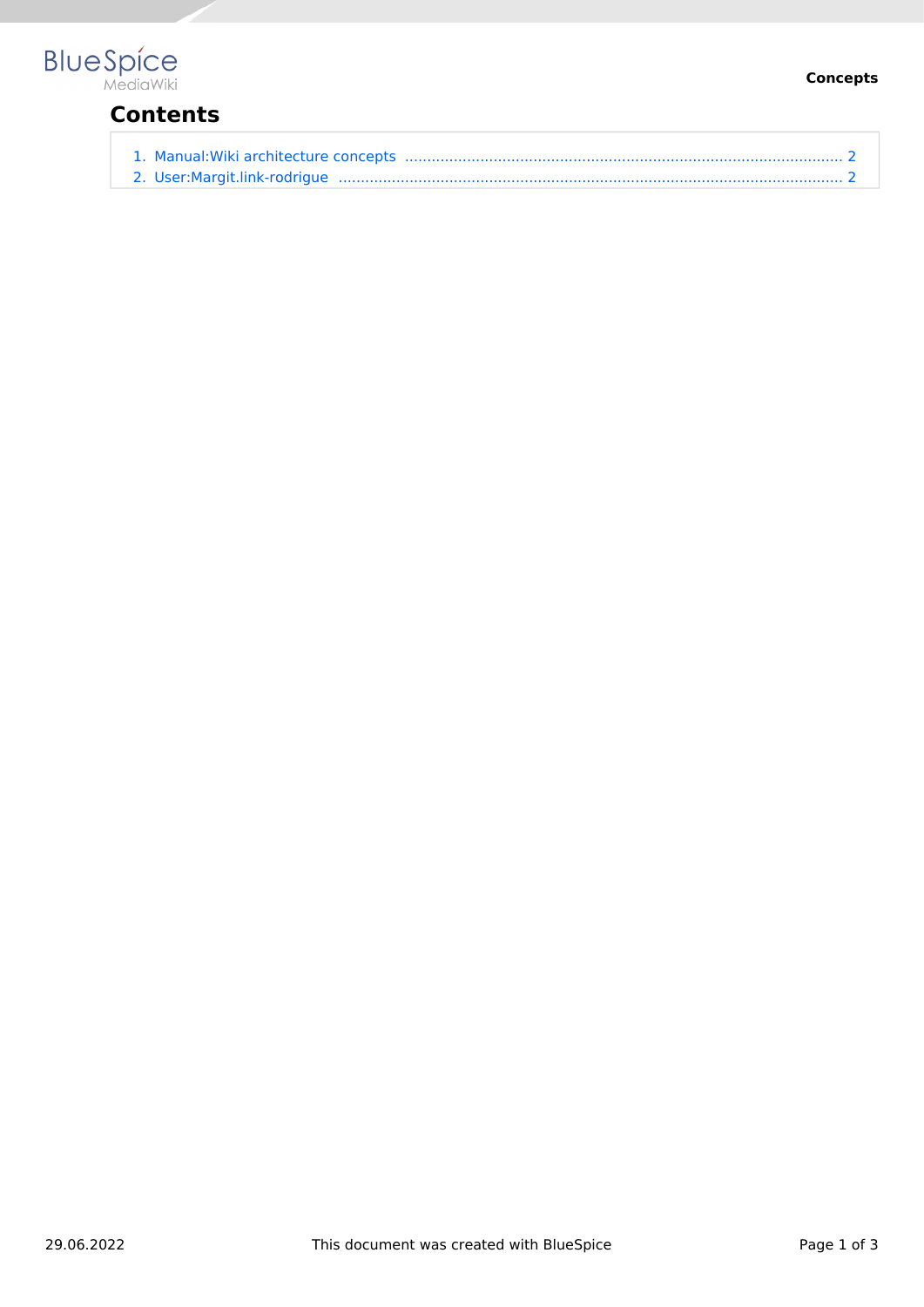

### **4 Concepts**

Filter revisionsExpandCollapse To date:

[Tag](https://en.wiki.bluespice.com/wiki/Special:Tags) filter:

Show revisions

Diff selection: Mark the radio boxes of the revisions to compare and hit enter or the button at the bottom.

Legend: **(cur)** = difference with latest revision, **(prev)** = difference with preceding revision, **m** = minor edit.

cu[rprev12:54, 27 April 2022](#page-1-0) Compare

[Margit.link-rodrigue](#page-1-1) [talk](https://en.wiki.bluespice.com/w/index.php?title=User_talk:Margit.link-rodrigue&action=view) [contribs](https://en.wiki.bluespice.com/wiki/Special:Contributions/Margit.link-rodrigue) 784 bytes **+748** [Tag](https://en.wiki.bluespice.com/wiki/Special:Tags): 2017 source edit [cur](#page-1-0)prev[19:19, 18 March 2022](#page-1-0)

[Margit.link-rodrigue](#page-1-1) [talk](https://en.wiki.bluespice.com/w/index.php?title=User_talk:Margit.link-rodrigue&action=view) [contribs](https://en.wiki.bluespice.com/wiki/Special:Contributions/Margit.link-rodrigue) 36 bytes +36 Created page with "<br/>bookshelf src="Book:User manual" />"

#### <span id="page-1-0"></span>**4 Concepts**

Filter revisionsExpandCollapse To date:

[Tag](https://en.wiki.bluespice.com/wiki/Special:Tags) filter:

Show revisions Diff selection: Mark the radio boxes of the revisions to compare and hit enter or the button at the bottom. Legend: **(cur)** = difference with latest revision, **(prev)** = difference with preceding revision, **m** = minor edit.

cu[rprev12:54, 27 April 2022](#page-1-0) Compare

[Margit.link-rodrigue](#page-1-1) [talk](https://en.wiki.bluespice.com/w/index.php?title=User_talk:Margit.link-rodrigue&action=view) [contribs](https://en.wiki.bluespice.com/wiki/Special:Contributions/Margit.link-rodrigue) 784 bytes **+748** [Tag](https://en.wiki.bluespice.com/wiki/Special:Tags): 2017 source edit [cur](#page-1-0)prev[19:19, 18 March 2022](#page-1-0)

[Margit.link-rodrigue](#page-1-1) [talk](https://en.wiki.bluespice.com/w/index.php?title=User_talk:Margit.link-rodrigue&action=view) [contribs](https://en.wiki.bluespice.com/wiki/Special:Contributions/Margit.link-rodrigue) 36 bytes +36 Created page with "<br/>bookshelf src="Book:User manual" />"

#### <span id="page-1-1"></span>**Revision history of "User:Margit.link-rodrigue"**

Filter revisionsExpandCollapse To date:

[Tag](https://en.wiki.bluespice.com/wiki/Special:Tags) filter: